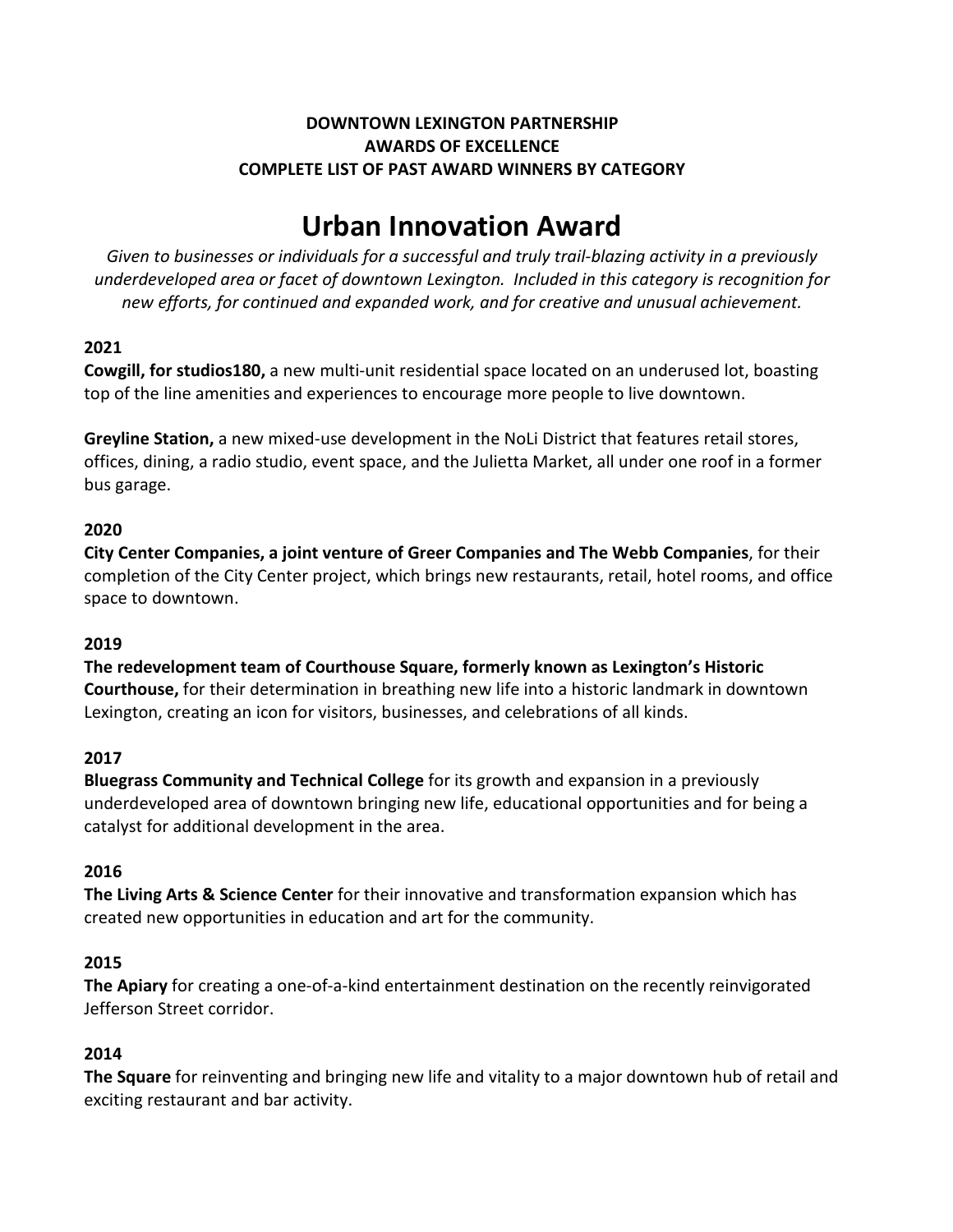**The owners of the Bread Box** for their out of the box thinking and investment in transforming a vacant property into a commercial, retail, and nonprofit hub in an up-and-coming downtown corridor.

#### **2012**

**Community Action Council and Urban League of Lexington** for their vision to repurpose Russell Elementary from an abandoned property into a vibrant resource for the community.

## **2011**

**Shorty's Urban Market** for rehabilitating an old bank building and adding a long awaited, full service urban grocery to the core of Downtown.

## **2010**

**Sts. Peter & Paul Schools** for the school's overall vision and their strong presence and forward thinking programs, facilities and activities in the heart of Downtown Lexington.

#### **2009**

**The Lexington Distillery District and it's visionary developers and investors, especially Barry McNees** for their vision and courage to stimulate and revitalize an area of Lexington as a celebration of its rich history and future enhancements using tax increment financing and old fashioned hard work.

#### **2008**

**The Residential development projects and their respective entrepreneurial development teams of The 500s on Main, Artek Lofts, CenterCourt Kimball House Square, Main & Rose, Newpast on Main, Nunn Building Lofts and Wellington Arms** for their willingness to take risks and to make large investments in Downtown and to bring hundreds of new residents to the core of downtown we honor the following

#### **2007**

**Stella's Kentucky Deli and Al's Bar** for their efforts in putting an emphasis on bringing locally and regionally produced food to all walks of life in Lexington, Stella's Kentucky Deli and Al's Bar offer an affordable alternative to eating in the downtown area, and stand as community pillars in their respective neighborhoods.

#### **2006**

**Teresa Tomb and Mecca Dance Studio** for work on the Thriller and Mardi Gras parades.

#### **2005**

**The Lexington Downtown Development Authority** for adding to the life and development of downtown Lexington.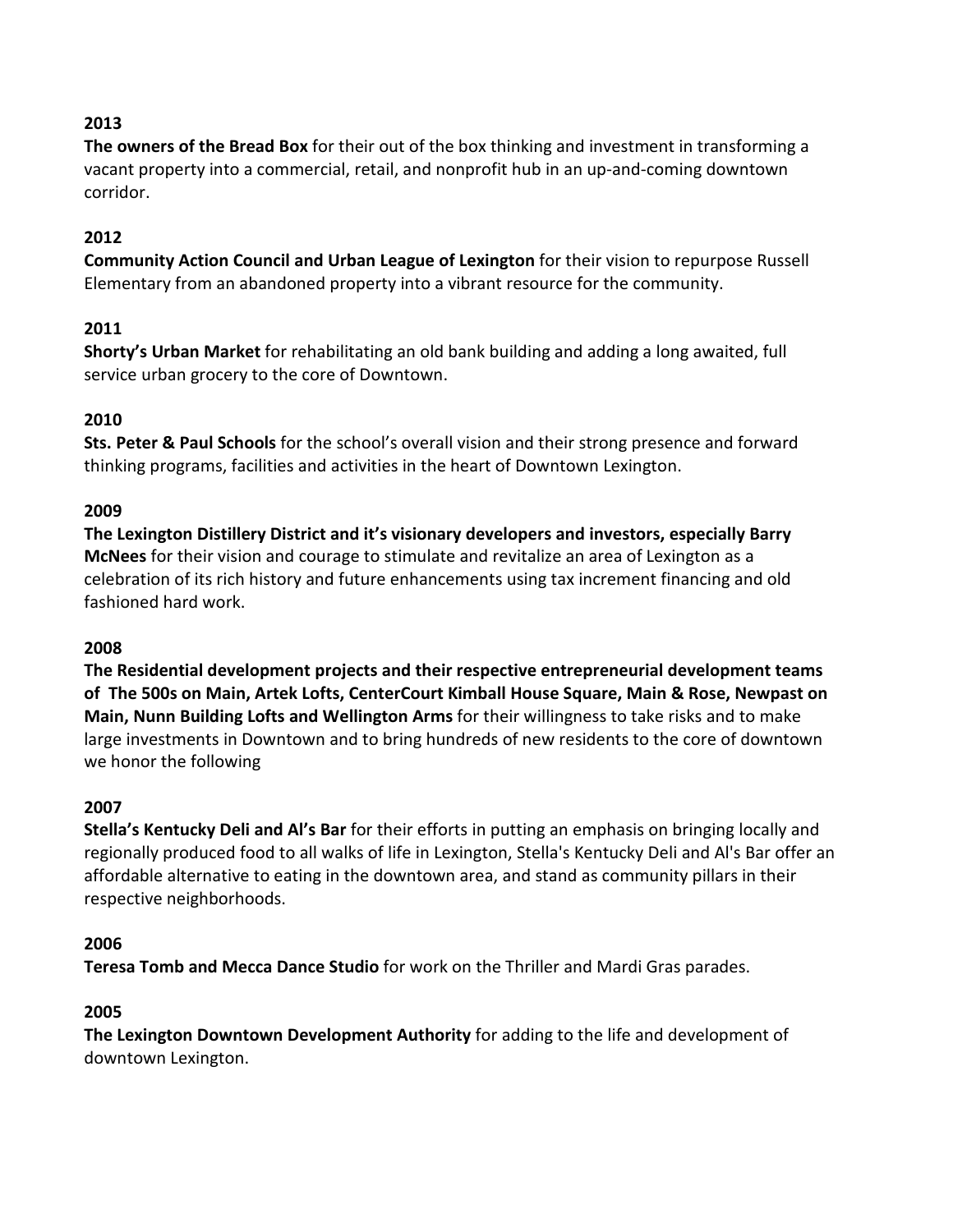**Churchill-McGee** for renovating an office building into housing at the corner of Second and Upper.

**Community Action Council** for redeveloping the building at the corner of High and Merino for its offices and for moving to the central business district.

## **2003**

**Anna Belle's Bellini's Blue Mountain Café Bombay Brazier DiMartino's New York Deli (December 2002) Gambino's (November 2002) Hanna's on Lime (October 2003) Kiser's Downtown L.A. Gourmet Pizza (March 2003) Le Deauville Metropol The Mouse Trap Express (November 2002) Old Happy Days Phoenix Bar & Grill Roly Poly (March 2003)**

## **2002**

**Lucille Little** Worlds' Largest Ceiling Clock, Downtown Arts Center **High Street YMCA** for renovations and for windows, including recognition of LG&E Energy Foundation **Calvary Baptist Church**

## **2001**

**Natasha's** for moving from a suburban location to Downtown Lexington, bringing a pizazz of international flavor and taste, from a marvelous restaurant to an eclectic collection of merchandise **Greentree Tea Room** for creating a setting a providing menus to entertain and please many people **Kinglander Company** for bringing a vibrant and showy renovation to the classic Skuller's Building **Stoll, Keenon & Park** for moving an office of 135 people, creating a new and exciting look for a long-standing legal firm, and taking advantage of urban space to include an outdoor area 21 floors above ground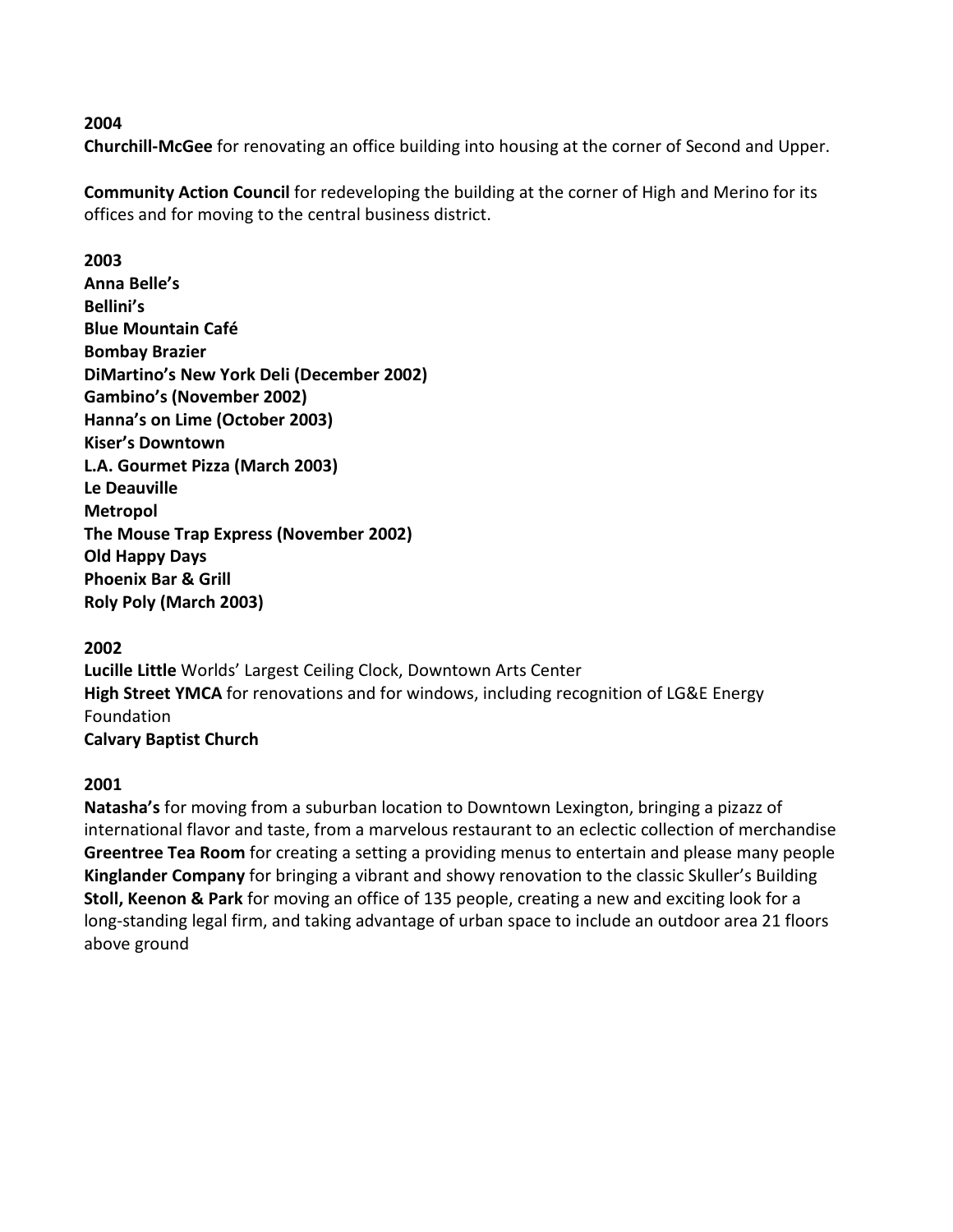**Farmers Market Association** for expanding the Saturday Market, adding parking and instituting an e-mail newsletter

**Kentucky Science and Technology Corporation** for bringing ideaFestival to Downtown Lexington **Heritage Art Center** for providing art and activities, and for bringing international style and talent to the neighborhood

**Woodsongs Old Time Radio Hour** for putting Downtown Lexington out front with an entertaining venue

**Medusa** for bringing flair and class to the emerging retail center along Old Vine Street and for enhancing a vacant space

# **1999**

**Roots & Heritage Festival** for continuing to support the corridor linking Downtown to the near east side neighborhoods

**Saints Peter and Paul School** for reopening St. Paul as a middle school and installing a playground at St. Peter School

**Sayre School** for its creation of a new gymnasium

**Urban League** for the renovation of a historically significant downtown structure to serve as its new headquarters

**Transylvania University** for the construction of a cutting edge performing arts facility

# **1998**

**Lexington-Fayette Urban County Government** for delivering short-term parking with a renewed landscape effort

**Central Parking System** for its efforts to provide safe, affordable parking, better service, clean and well-lit lots

**Northside Neighborhood Association** for the renovation of a single family home on Miller Street

## **1997**

**Isle of You** for creative reuse of an existing retail space for an innovative retail presentation **LFUCG Housing Authority and Sherman Carter Barnhart Architects, Wilson Street, Phase II** for commitment, vision and design of a single family neighborhood

**Pete Laughlin** for continued dedication to the reuse and renovation of three significant buildings **Magee's Bakery** for long term and creative retail service

**State Theatre** for preservation of a landmark space and creation of an entertainment venue **The Hip Joynt** for providing a showcase for musical and artistic talent

**The Lexington Gift Mart** for imaginative reuse of an existing retail space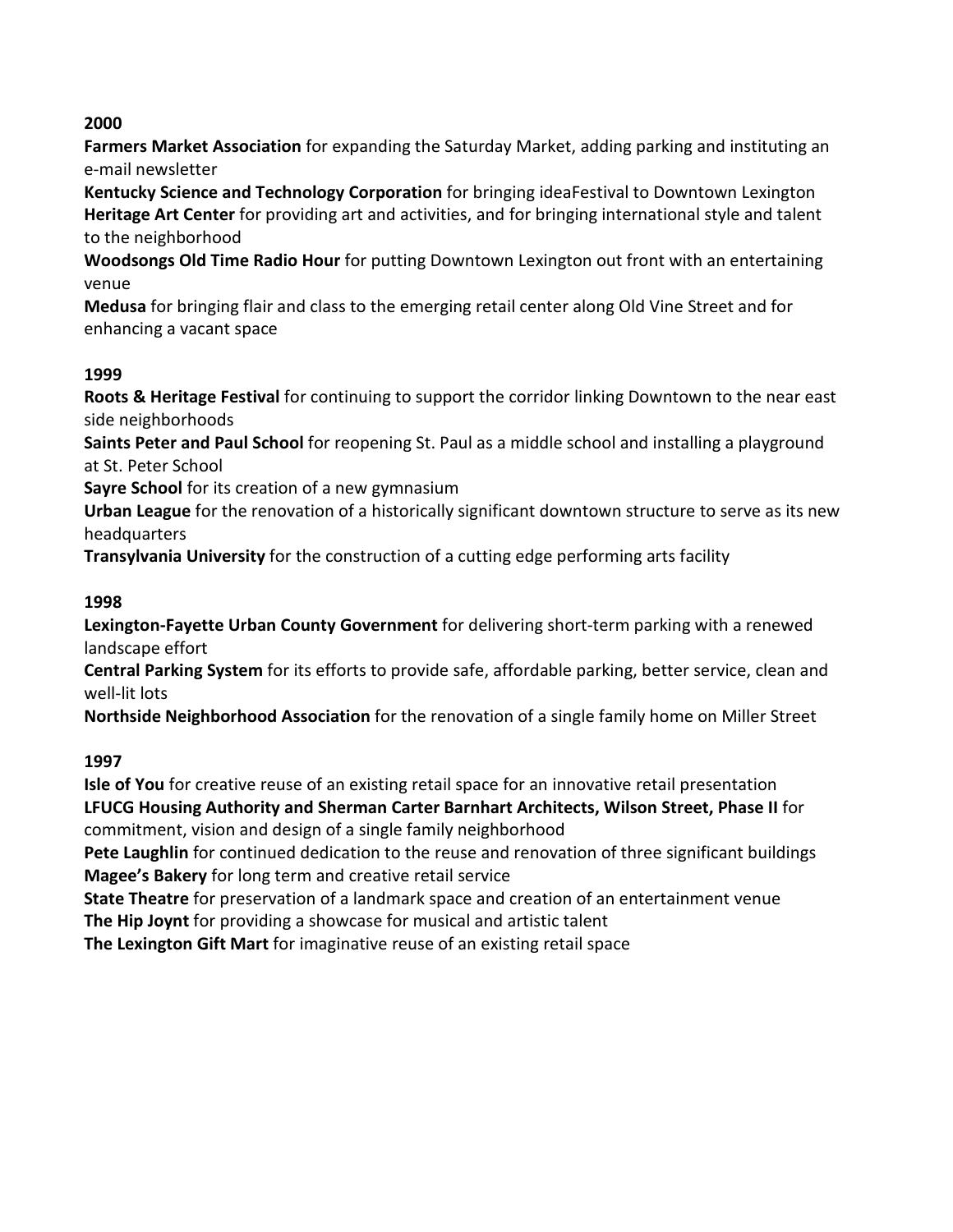**Bennet Barnette & Bagley Architects** for creative use of a street front office space **Downtown Design Center** for contribution to the vibrance of East Main Street and for community interaction

**First Presbyterian Church** for innovative use of an existing space and expansion in building a chapel **Kentucky Thoroughblades** for captivating retail presentation and creative reuse of a retail space with the gift shop

**Lynn Copies** for continued support of the Downtown in retail activities

**Third Street Stuff** for an exciting new reuse of retail space and lively sidewalk activity **Transylvania University** for capital investment in a new athletic facility in Downtown

# **1995**

**Heritage Antique Galleries** for an expanded business which has improved retail offerings on the east end of Downtown

**Sam Barnes and Fifth Third Bank** for the initiation and sponsorship of a successful after work venue, TNL

**Mad Hatter Hat Shop** for spectacular hat displays and a wonderful renovation and reuse of an existing storefront

**Alteriors** for an eclectic reuse of a historic storefront and a unique marketing strategy

# **1994**

**St. James Place**

## **Atomic Cafe**

**Phil Dunn's CookShop** for successful and trail-blazing activities in a previously underdeveloped area or facet of Downtown

# **Landscape and Streetscape Award**

*Given to businesses and/or property owners for outstanding effort in maintaining a visual pleasantness to Downtown.*

# **2021**

**LexPark,** for the array of upgrades to the Victorian Square Garage, which include new lighting, green planting baskets, enhanced safety measures, and a large PARK sign and arrow welcoming everyone to the busy corner of Broadway and Short Streets.

# **2020**

**Jeff Ruby's Steakhouse – Lexington**, for their completed restaurant on the corner of Vine Street and South Limestone, which includes an outdoor patio, enhanced greenery, and an ornate entrance.

## **2019**

**Langley Properties,** for their investment in the physical environment surrounding the Central Bank building, including updated seasonal plantings on High Street, and a water feature on Vine Street.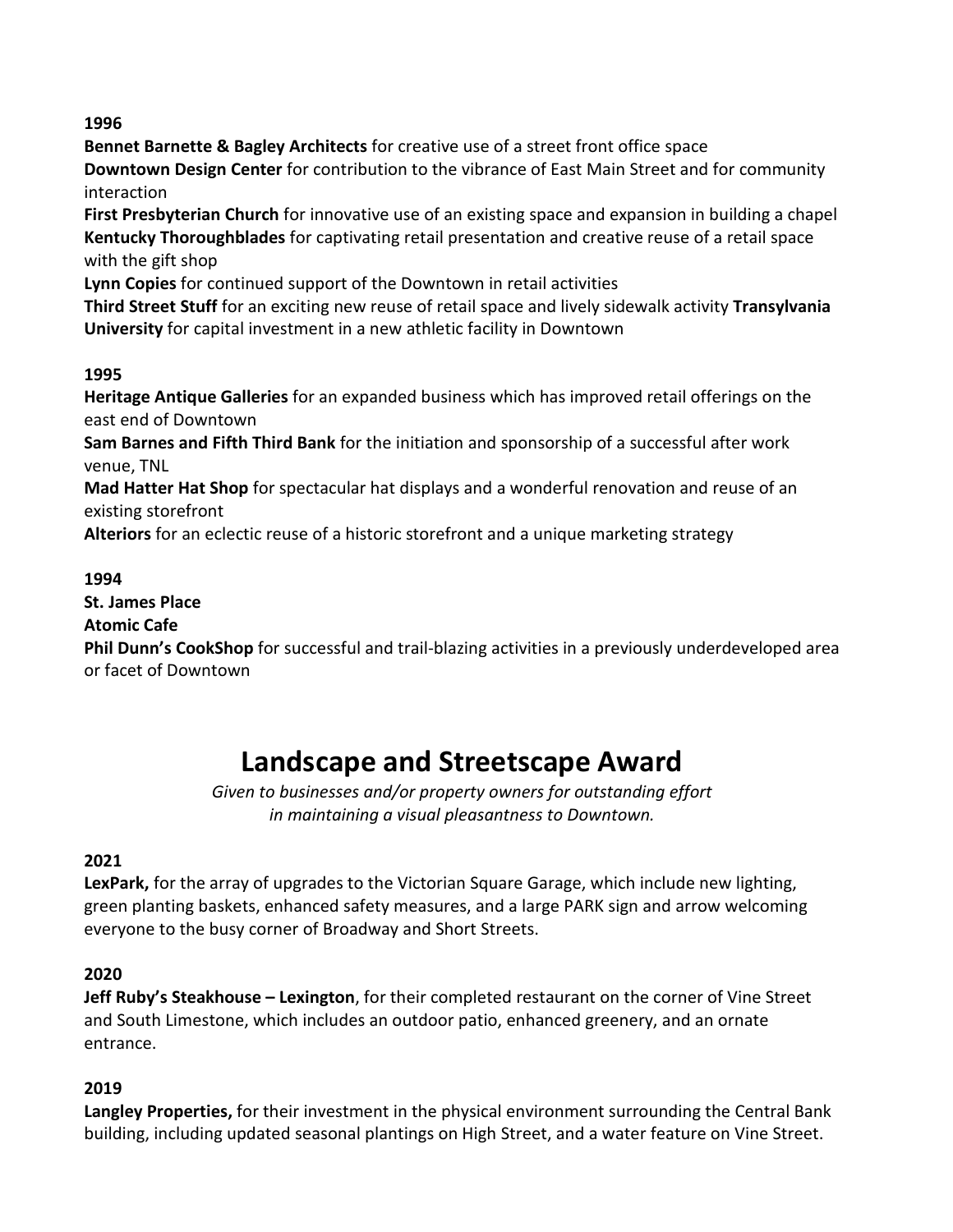**The Downtown Lexington Management District** for their consistent efforts to beautify and create a visually appealing and clean downtown for all that work, play, live and visit downtown Lexington.

# **2016**

**City of Lexington and LexArts** for "Origins" Art Installation on Oliver Lewis Way Bridge for bringing light and life back into a key gateway to our city through public art.

# **2015**

**Jon Carloftis** for his restoration of Historic Botherum and his contributions to public projects including the 2010 WEG decorations and the recent redesign of Short Street.

# **2014**

**Lexington and Fayette County Parking Authority** for their rehabilitation and façade enhancements to the Helix Garage.

# **2013 – No award was given**

# **2012**

**Lexarts** for acting as a conduit to create public art in and around Downtown Lexington, including their recent efforts on Concordia and The Giant Storybook Project.

## **2011**

**Management and Ownership of TrusT Lounge** for having the ability to look beyond "what is" to "what could be," this building will be recognized as a work of art and Downtown focal point for years to come. The investment made in bringing this building back to life is commendable, and will hopefully encourage other property owners and investors to enhance downtown structures worthy of preservation.

## **2010**

**The Fifth Third Bank Pavilion** for creating a visual icon in the heart of Downtown that makes people want to gather, linger and enjoy Downtown. If not for the leadership and support of the late Sam Barnes and Fifth Third Bank this treasure would not exist today. Its legacy will last for many years to come.

# **2009**

**Art in Motion** for making Lexington a more vibrant and livable place through the fusion of public art and public transportation.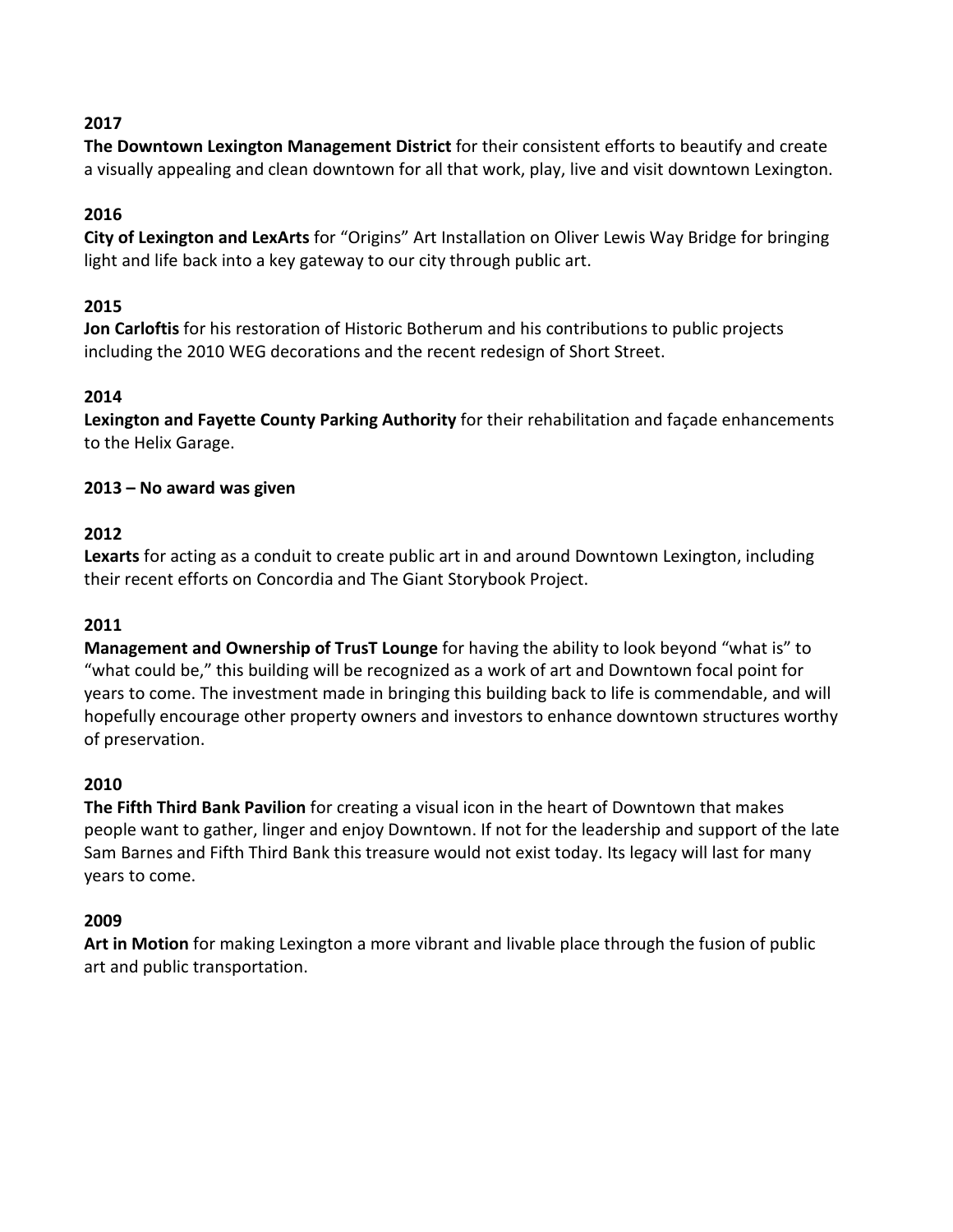**The vision of Phil Holoubek and the Main & Rose project** for transforming a surface parking lot into a grand example of how public art can dramatically enhance the streetscape in a mixed use project, we honor.

**Clean Sweep Car Wash** for going above and beyond normal landscape requirements in an effort to truly enhance a major gateway to our downtown we honor the art, landscape and fountains of the Broadway side of their business.

#### **2007**

**Nancy Barron** for her revitalization of a commercial property into an immaculate landscape and hidden treasure on Grand Boulevard that beautifully combines the use of traditional and modern design elements, raises the value of and serves as a competitive standard for the surrounding properties.

#### **2006**

**Triangle Foundation** - For their work to restore the Triangle Park Foundations. The Triangle Foundation underwrote the \$240,000 repair and refurbishment of the lighting and water jet systems. This feature is arguably one of the most important features of our city. In the words of Lexington Center CEO Bill Owen, "The commercial success of downtown and especially Lexington Center is aided immeasurably by Triangle Park and its fountains."

#### **2005**

**The Triangle Foundation** for the ambitious project of replacement of street trees throughout the downtown area.

**Alltech's Lexington Brewing Company** for the updating and renewal of the Lexington Brewing Company Kentucky Ale brewhouse on Cross Street.

#### **2004**

**Courthouse Plaza (LFUCG and Administrative Office of the Courts)** for setting aside money to build the plaza)

**2003 Second Presbyterian Church Dynamic Doors**

**2002 Christ Church Episcopal Transylvania University's Beck Center Episcopal Church of the Good Shepherd Cortlandt Secord**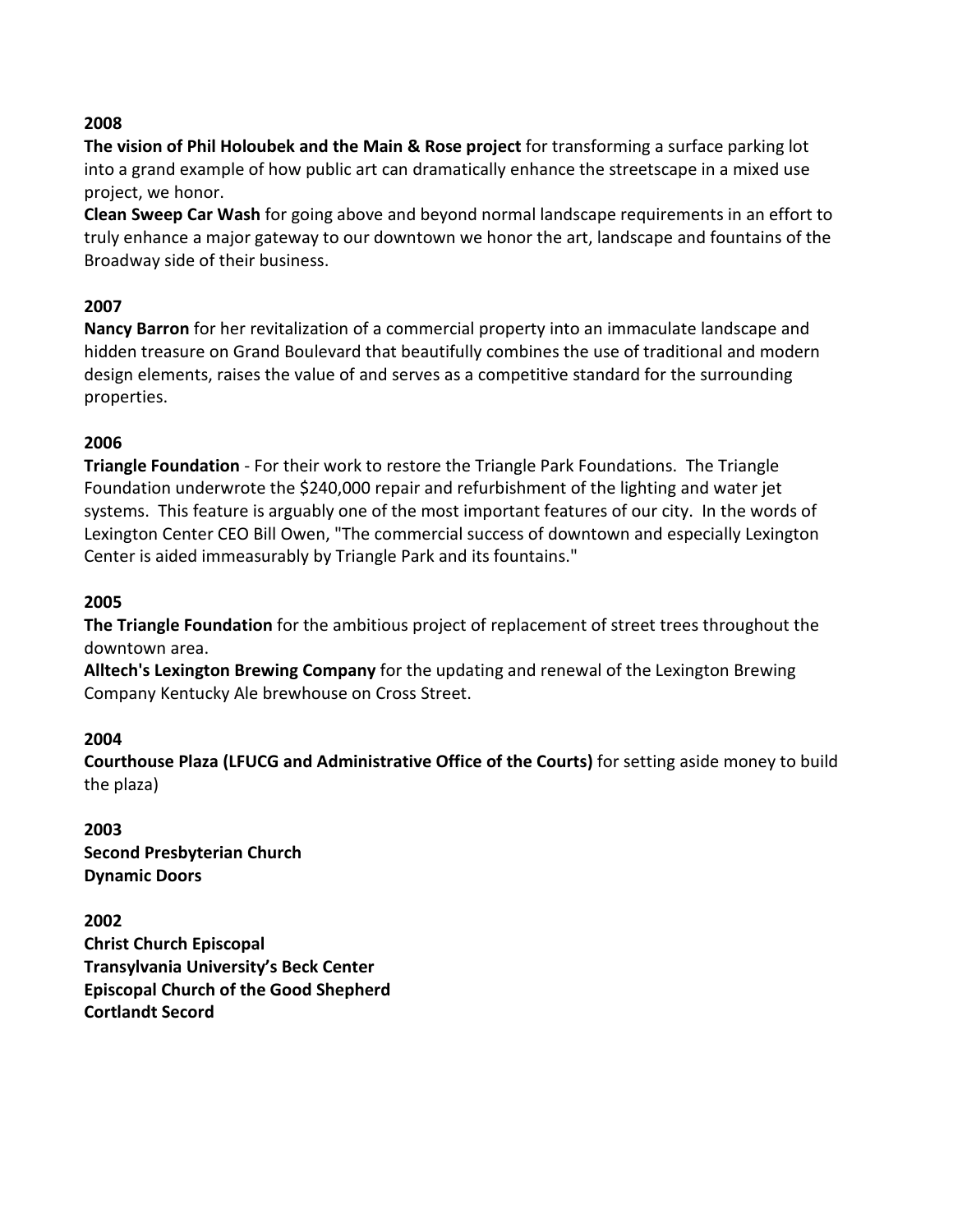**Langley Properties** for raising the bar in building landscape by designing and building two rooftop gardens at 300 West Vine and making more improvements to street level plantings

**Lexington-Fayette Urban County Government** for the cutting edge installation of plant materials in the sidewalk planters, bringing a cosmopolitan effect to downtown streets

**CMW** for creating a new and pleasing approach, which is both understated and elegant, to the facade and streetscape of existing building

# **2000**

**deSha's** for setting the standard for window boxes and creating street level plantings to enhance the pedestrian experience

**Harbor Group** for adding plantings along Esplanade and for providing space for the Chinese Horse **Samaritan Hospital** for spicing up the corner of Limestone and Maxwell with colorful plantings that change seasonally

# **1999**

**Kinglander Company** for providing leadership in the renovation of the property located at 209-211 N. Limestone

**Helm and Jackie Roberts** for creating an oasis on a busy thoroughfare through urban streetscape along N. Broadway

**300 West Vine/Langley Properties** for a pacesetting approach to providing friendly, colorful facades

# **1998**

**The Webb Companies** for continued leadership and for setting the standard for landscaping office buildings

**Bank One** for continued enhancement of the visual aspect of Downtown Lexington **McCarthy's Irish Pub** for exposing its building's wonderful brick facade and enlivening it with color

# **1997**

**Lexington Center Corporation** for visual enhancement of a significant site **Southcreek Properties** for long term care and treatment of plantings and sensitive use of a major location

# **1996**

**Christ Church Cathedral** for a lovely garden and place of quiet reflection in Downtown **Good Samaritan Foundation** for the unique renovation and reuse of a building in a neighborhood setting

**Ann Greely Interiors** for an exciting restoration of an existing business facility

**Town & Country Garden Club** for long-term care of the lovely garden at the Hunt-Morgan House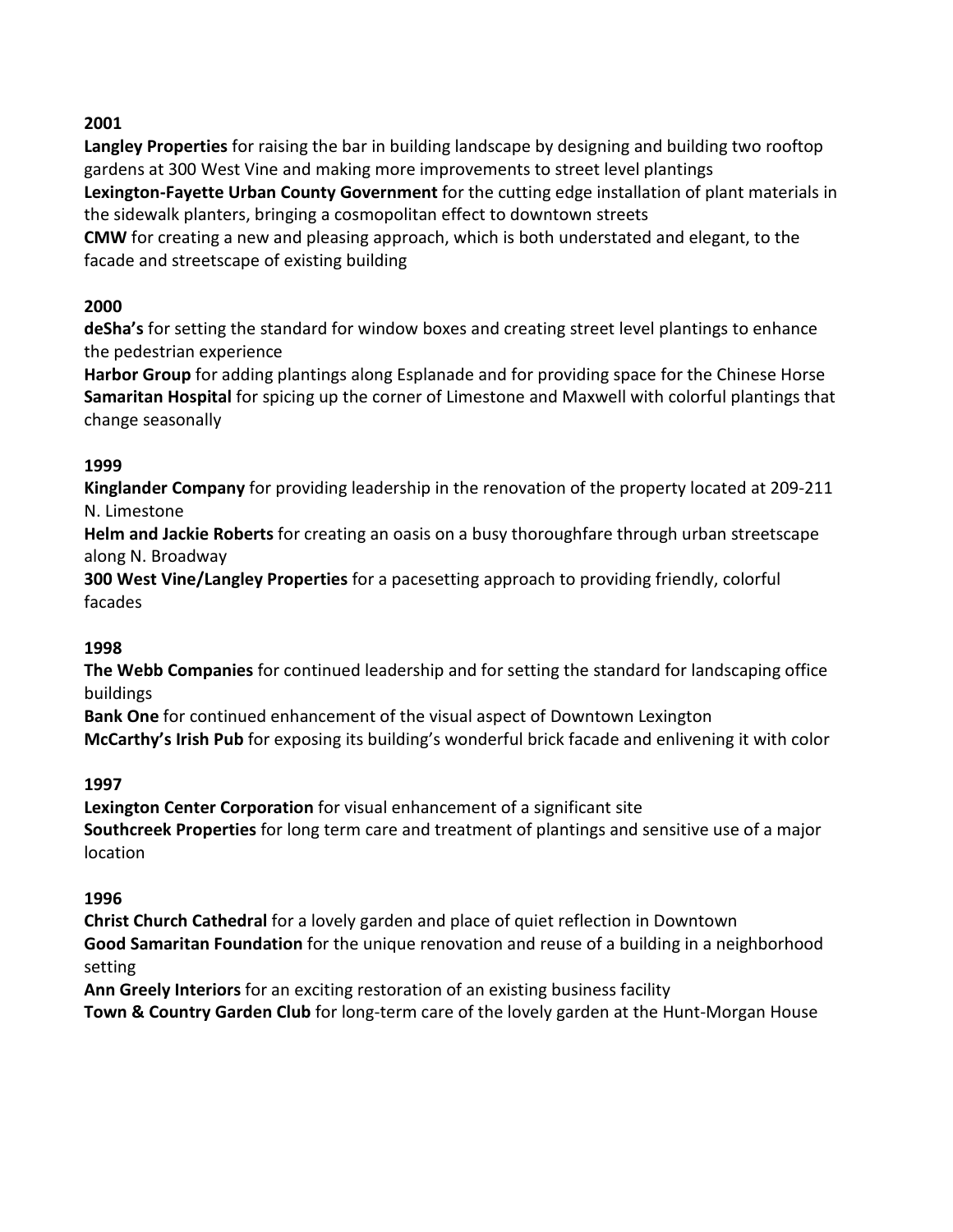**Goodwin Square** for wonderful plantings and great improvement to the streetscape on the east end of Downtown

**Woodward Heights Neighborhood Association** for hard work in creating median gardens as a transition element in a residential neighborhood

# **Leadership Achievement Award**

*Given to the business or organization which best exemplifies exceptional contribution to the business, civic or human vitality of Downtown Lexington*

# **2021**

**Cumulus Media** for their continued support of downtown Lexington, which includes being a reliable source for info ranging from business support and health and wellness, to where you can enjoy the best dining, nightlife and events.

# **2020**

**Dr. Eli Capilouto and the University of Kentucky** for their continued dedication to combining campus life to downtown Lexington, including a new mixed-use development on the corner of South Limestone and Winslow Street, that includes retail, parking, and education: The Cornerstone.

## **2019**

**Base 110** for their investment in creating a unique space in downtown Lexington for co-working among entrepreneurs, networking and special events.

## **2017**

**Polly Ruddick and the Office of Homelessness** for their continued efforts to minimize homelessness and panhandling in the Lexington community while helping the homeless find assistance and work opportunities.

## **2016**

**21c Museum Hotel Lexington** for their vision to transform a historic building into a downtown luxury hotel and tourist attraction, filled with captivating artwork.

## **2015**

**Keeneland and the Breeders' Cup** for having the vision and determination to bring the pinnacle of horse racing to the Horse Capital of the World.

## **2014**

**Wilhite Limited Inc. under the leadership of its founder, Jimmy Wilhite,** for its willingness to assist the arts community and other downtown organizations with various public art and quality of life projects.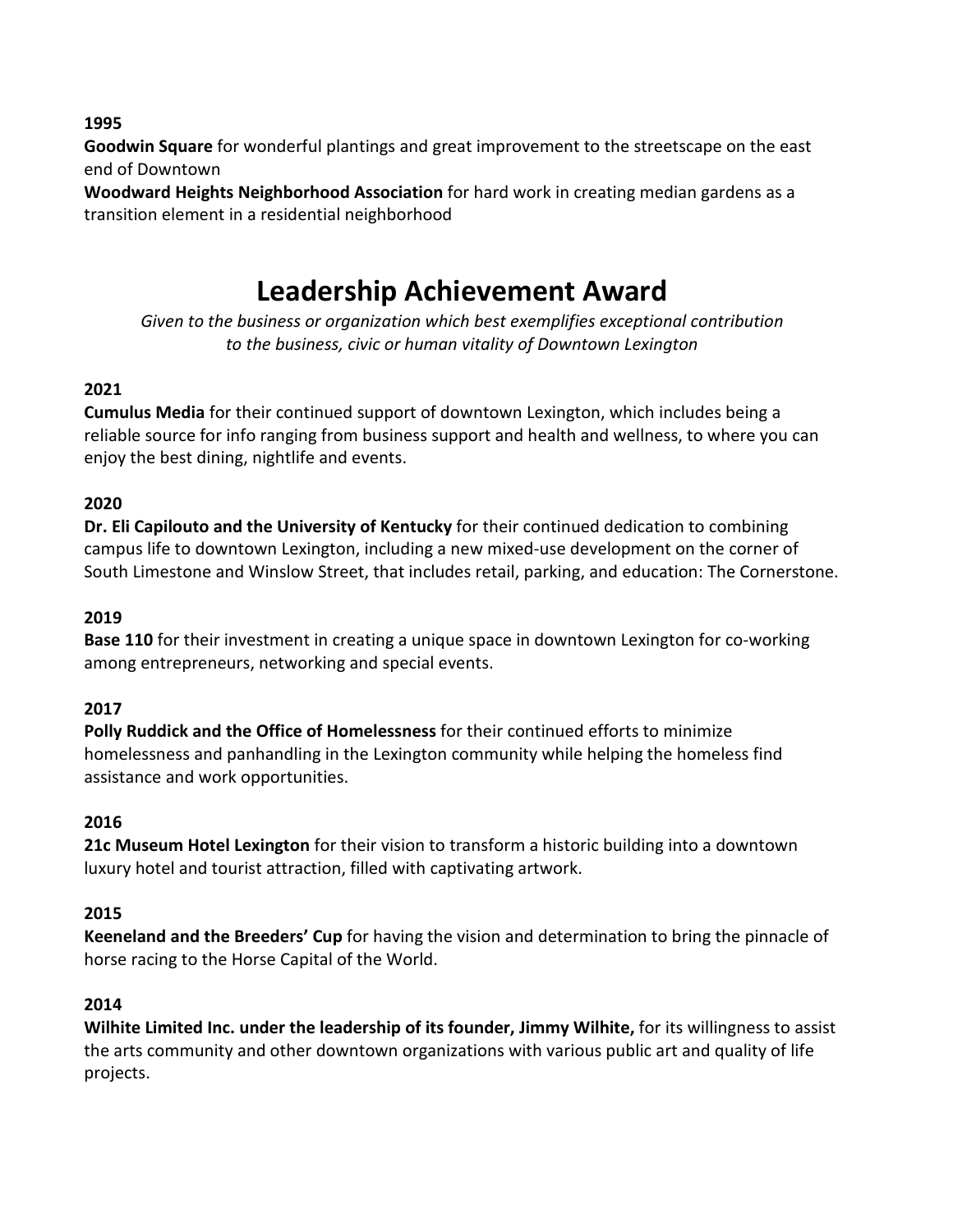**The Leadership Lexington project team "Vision Lex"** for their enthusiastic efforts to lay the groundwork for a pedestrian wayfinding program in downtown Lexington.

# **2012**

**Triangle Foundation** for their steadfast support of Triangle Park and its recent renovation, the creation of an outdoor café and vision to bring new events and life to one of the most iconic spaces in Lexington

# **2011**

**Madison Capital Management for the Hilton Lexington/Downtown Hotel & World Trade Center Building** for their financial investment in Downtown and for reinventing the former Radisson into a newly refurbished and reinvigorated hotel property. Their investment of approximately \$15 million has transformed this large hotel and adjoining 17 story Bluegrass Corporate Center, formerly the World Trade Center office building. Their investment in and commitment to Downtown Lexington is self-evident and we welcome them to our community.

# **2010**

**Lexington-Fayette Urban County Government and Mayor Jim Newberry** for their commitment to improving quality of life in Downtown Lexington. Recent examples of this commitment include the multi-million dollar streetscape improvements, implementing a wi-fi cloud that covers Downtown and beyond, completion of one phase of the long anticipated Newtown Pike Extension Project and Spotlight Lexington and a 17-day festival that made Downtown the place to be during the Alltech FEI World Equestrian Games.

## **2009**

**The Procaccianti Group for the Hyatt Regency Lexington** for their investment in the community and their leadership in renovating the Hyatt Regency Lexington; a focal point in the heart of our Downtown as well as the entryway into our convention facilities and Rupp Arena.

## **2008**

**American Institute of Architects East Kentucky Chapter** (a volunteer group made up of "citizen architects") for their "ritualistic" commitment to carry out multiple events each year for the betterment of the community.

## **2007**

**Lexington Fayette Urban County Council Members** for demonstrating a vision for our city and commitment to making Lexington great. The Urban County Council members have forged a unique working relationship with a common goal of moving Lexington forward.

## **2006**

**Ralph Anderson** (UK Alum and Owner of Belcan Corporation) - For bringing high paying engineering jobs to and keeping them in downtown. They could have easily gone to many other states - even to the outskirts of Lexington - but Mr. Anderson "demanded" to be downtown - 3 floors leased in the World Trade Center office tower - huge news for Lex and Central KY.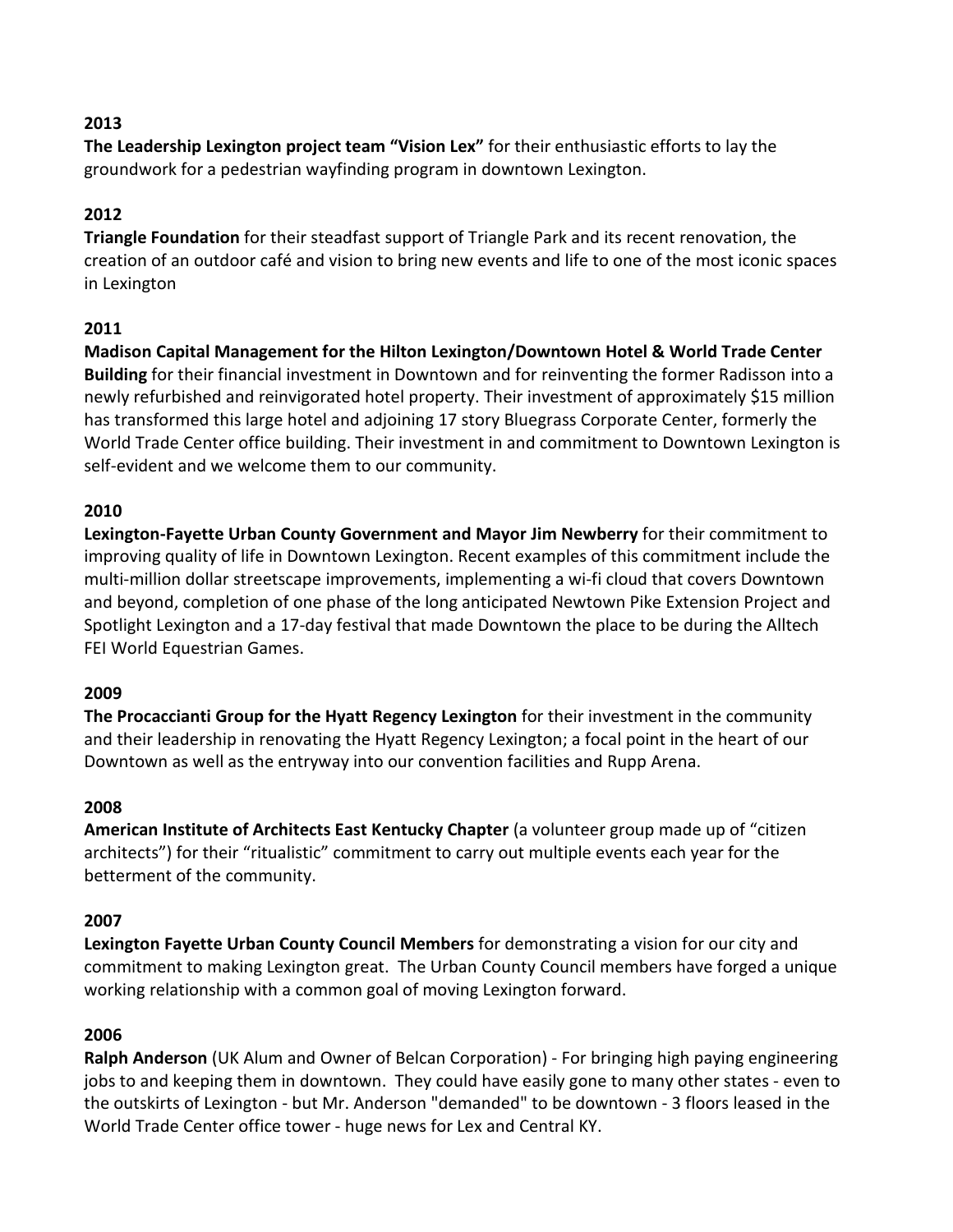**Central Bank and Trust Company** for their reliability and forward thinking in their support of initiatives, plans, individuals and businesses in the Downtown community.

#### **2004**

**Lexington Center Corporation Board of Directors and Bill Owen, President and CEO** for updating the primary facility for activities and events in downtown Lexington.

# **Special recognition to those businesses located under the Lexington Center roof that survived construction:**

#### **THE SHOPS AT LEXINGTON CENTER – SURVIVORS OF CONSTRUCTION**

- A & W All American Food- Owner Eddie Tao
- Artique-Owner Mike Stutland
- Illusions-Owners Lyla Baxter & Wilda Richardson
- Kathy's Hallmark-Owners Dave and Kathy Dougherty
- KY Korner-Owner Larry Lambert
- Lafayette Galleries-Owners Jim & June Leeds
- Lexington Horsemen-Carolyn Royse Mgr.
- Mr. Kan's Chinese Food-Owner Judy Kan
- Old KY Chocolates-Owner Don Hurt

#### **2003**

**Radisson Plaza Hotel**

## **2002**

**Sayre School**

## **2001**

**Transylvania University** for bringing the Governor's School for the Arts to Lexington and hosting this prestigious program on the Transylvania campus

**Limestone Businesses** for enduring a year of street construction and showing how you CAN DO it with patience and leadership as a guide

## **2000**

**Lexington Arts and Cultural Council and Steve Grossman** for outstanding contributions to the community and for making the biggest impact on life in Downtown Lexington with Horse Mania

- Parisienne-Owners Tom & Sung Han
- Shelia Bayes Fine Jewelers-Owner Shelia Bayes
- The Sporting Tradition/Orvis-Owner Fred & Charmaine Pfister
- Straus Tobacconist-Owner Mariam Rastegari
- The Toy Shop-Owner Beth Evans
- UK Basketball Museum-President-Van Florence
- Yesterdays-Owner Karen McCool
- Your Frame of Mind-Sydney Long Mgr.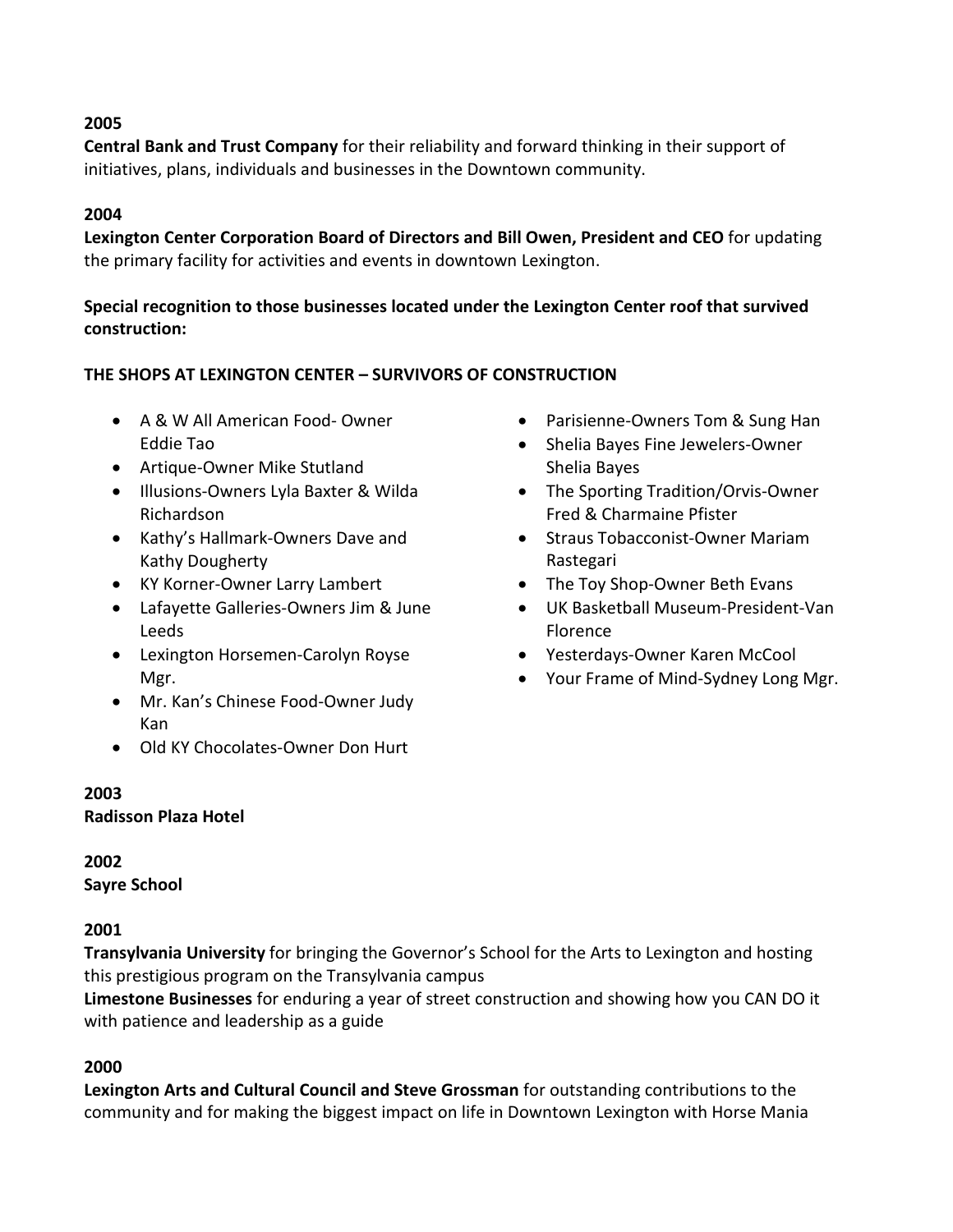**LexCin Partners** for the revitalization of Triangle Center at the corner of Main and Broadway

# **1998**

**Worlds Apart** for establishing itself as a world market power and continued leadership in design and sales

**Artique** for being a leader in downtown retailing and increasing awareness and marketing of shopping in Downtown

**Lexington Convention and Visitors Bureau** for exemplary efforts of promotion, programming and leadership

# **1997**

**Central Christian Church** for continuing dedication to people and programs affecting Downtown Lexington

**James N. Gray Company, Inc.** for establishing headquarters in a renovated and significant Downtown building

# **1996**

**LFUCG Division of Police** for continued dedication to the safety and livability of Downtown

## **1995**

**Historic Pleasant Green Baptist Church** for long-term leadership and outreach programs

## **1994**

**Lexington Center Corporation** for exceptional contribution to the economic, civic and human vitality of Downtown

# **Rose Lucas Perfect Partner Award**

*Given to a person or organization who contributes greatly to the Downtown Lexington mission.*

## **2021**

**Central Bank,** for generously agreeing to pivot their sponsorship investment during COVID-19 from in-person events to DowntownLex Together, a customer reward program that allowed DLP to encourage spending at all downtown businesses for an opportunity to win prizes purchased from DLP members.

## **2020**

**Keeneland,** for their continued support of downtown Lexington, including a spring meet opening day celebration the combined world class thoroughbred racing with the season kickoff of Central Bank Thursday Night Live, a day that was enjoyed by thousands of locals and guests from around the world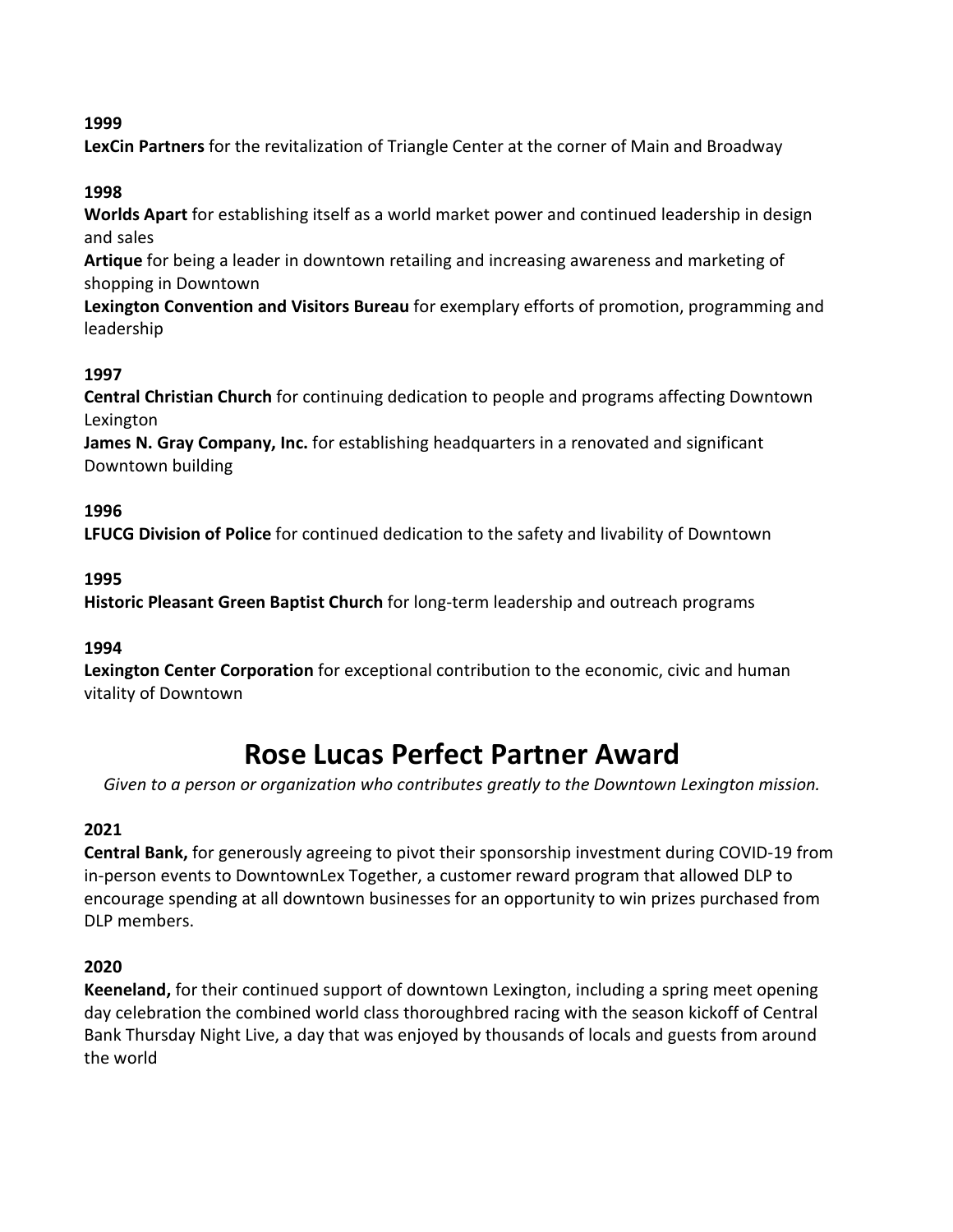**VisitLEX,** for their steadfast commitment to downtown Lexington, through support of special events, community service, and the new Visitor's Center located in Courthouse Square, which serves as a front door to downtown Lexington and the entire Bluegrass region.

#### **2017**

**The Lexington Public Library** for its ongoing work through Phoenix Forward, a partnership to transform Phoenix Park and Central Library into a family-friendly destination in Downtown Lexington.

#### **2016**

**The Lexington Police Department** for their ongoing efforts to make downtown safe and inviting; specifically with the formation of the Downtown Entertainment District Unit.

#### **2015**

**The Blue Grass Trust deTours** program for exposing thousands of people to dozens of Lexington's historic and unique treasures.

#### **2014**

**The Friends of the Kentucky Theatre** for their dedication to upgrade and enhance the historic Kentucky Theatre.

#### **2013**

**LEX18 and Pat Dalbey** for their ongoing support in promoting DLC events and for their effort in helping create new events for downtown Lexington.

## **2012**

**Gratz Park Neighborhood Association** for their unwavering commitment to improve and maintain Gratz Park as a space for all to enjoy

#### **2011**

**Don Wathen** for his tireless cheerleading and personal investment in the Jefferson Street Corridor which has transformed into a destination for dining and entertainment.

#### **2010**

**Austin Simms** for his leadership of the Lexington-Fayette Urban County Housing Authority for the last 30 plus years. Through Austin's tireless efforts at the Housing Authority there is a new emphasis on and awareness of the need for safe, affordable housing in and near Downtown Lexington.

## **2009**

**Second Sunday and Councilman Jay McChord** for bringing many groups together to encourage all citizens of our Commonwealth to actually embrace a healthy and safe lifestyle while providing a successful Downtown event for everyone to enjoy.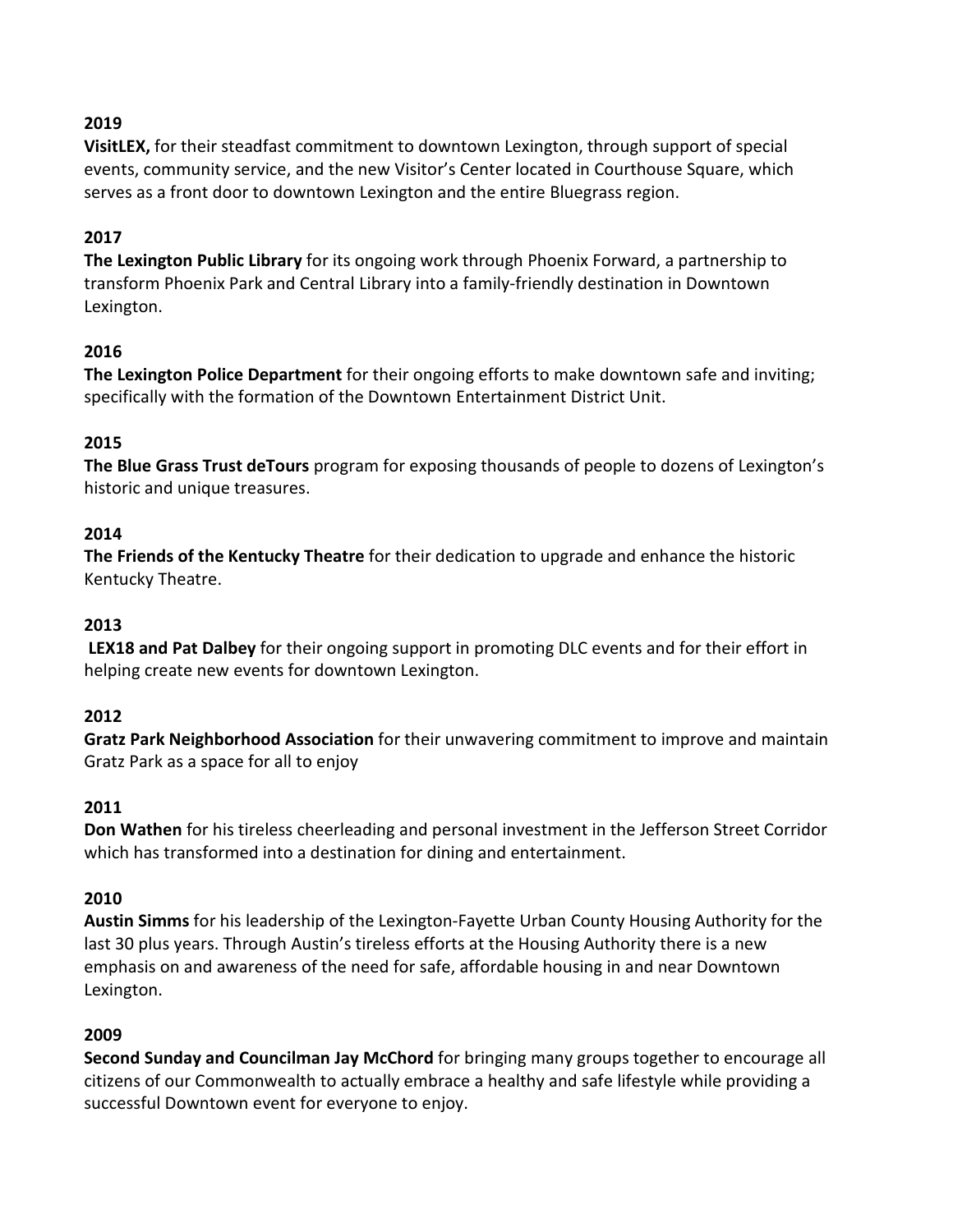**The Kentucky Blood Center** for their commitment to saving lives, being good stewards of their resources and building strong community relationships, we honor our partner and a partner to downtown and the Commonwealth.

#### **2007**

**Commerce Lexington** for supporting businesses throughout Lexington, especially downtown businesses. Commerce Lexington has taken instrumental stances on issues, it lobbies tirelessly on behalf of Lexington and downtown and its leaders and staff are always ready to lend structured advice and assistance to the DLC to further its mission

#### **2006**

**Smiley Pete Publishing** - For continually working through our 4 publications Chevy Chaser, Southsider, Business Lexington and W Weekly work to promote businesses and events, community involvement and historical perspective. We carry regular features on downtown development and activities as well as generally promote the events and companies that make Lexington a vibrant place to live and work. We consider ourselves a partner in progress. Lexington has needed a business paper for a very long time. The fact that Smiley Pete Publishing has been able to accomplish this is a feather in the cap of our entire community. It says we have a vibrant and growing business community. It has opened up a dialogue that we have never had before. It has addressed issues that are long overdue for discussion and it has been inclusive. Many of our business leaders have participated editorially, sharing what they think with the community at large. This is a strong departure from the usual "We know what's best for you" journalism. We have reached out to the business community and made them a part of the publication.

#### **2005**

**Traditional Bank** for entering into a unique partnership with the Downtown Lexington Corporation to be a multi-year sponsor as a Mayfest partner.

#### **2004**

**Kentucky Utilities** for continuous support of DLC efforts, i.e., Mayfest, Rock the City, Kentucky Stars, with both financial support and technical support

#### **2003 Cumulus Broadcasting**

**2002 Mayor Pam Miller**

#### **2001**

**LFUCG Division of Property Management** for continuously servicing downtown, from installing and removing the Vine Street banners to working with Downtown Sweepstakes, from constant vigilance on posted notices on public property to installing benches and trash cans along Vine Street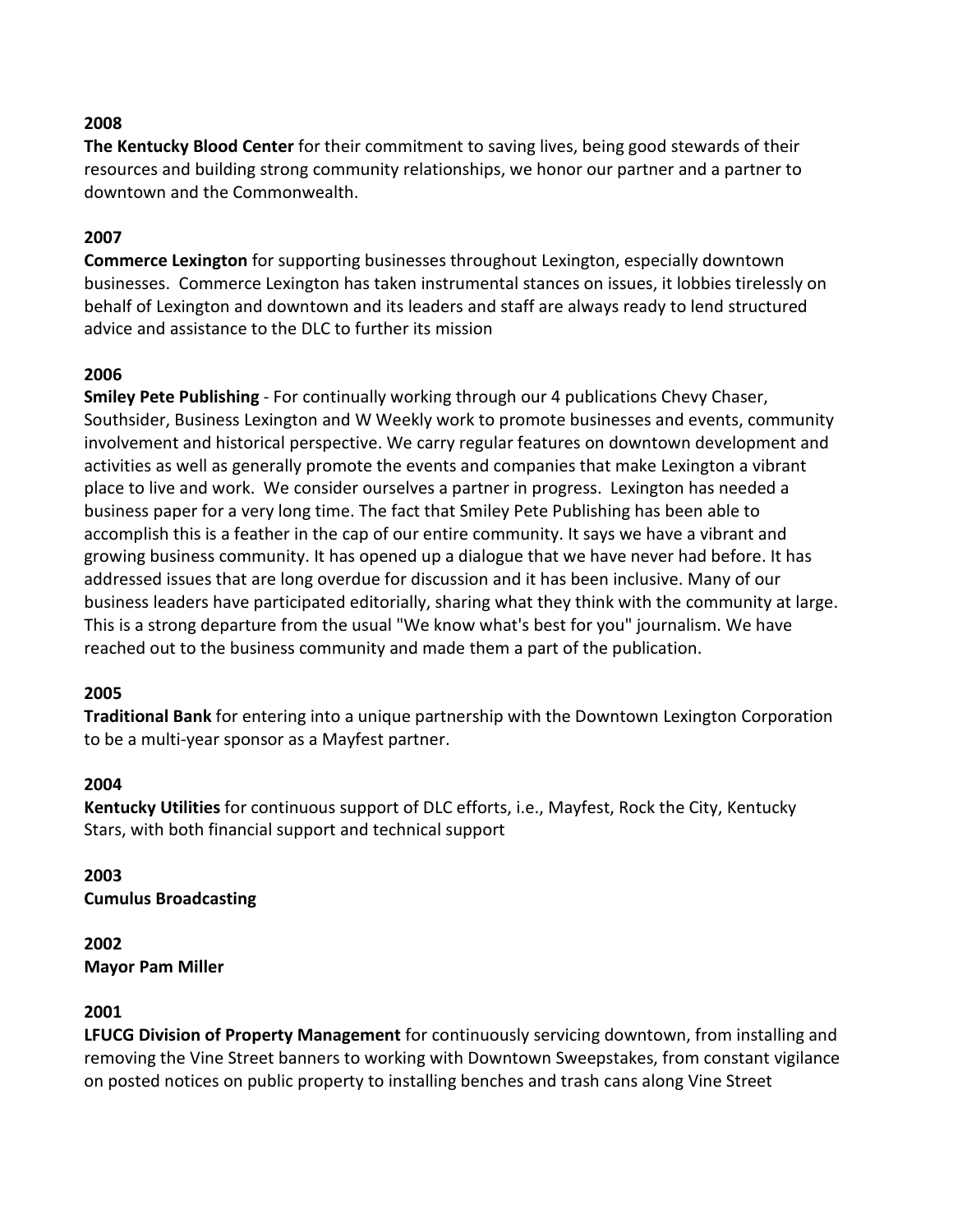**Lexington Convention & Visitors Bureau** for contributing greatly to the Downtown Lexington mission by hosting seminars, for promoting events and places in the center city and for cosponsoring the Downtown Ambassador program.

#### **1999**

**Dean Doerrfeld** for management of the street furniture project and assistance in completing the trash compactor pilot project

**LFUCG Division of Streets & Roads** for its continued partnership with DLC in providing support for downtown celebrations

# **Outstanding Individual Award**

*Given to an individual who has contributed to the growth, vitality and overall appeal of Downtown Lexington, making it a better place to live, work and visit.*

#### **2021**

**James Frazier III**, for his tireless service to downtown Lexington, which includes multiple terms as Chairman of the Downtown Lexington Management District, as well as terms as Chairman of the Lexington-Fayette County Parking Authority and the Transylvania University Board of Trustees.

#### **2020**

**Ralph Coldiron,** for his tireless dedication to downtown Lexington, which includes his work on development projects including City Center, and downtown events including the Fourth of July Parade, and Lexington Christmas Parade.

#### **2019**

**Woodford Webb**, for his many years of service to downtown Lexington, which includes serving on the boards of Downtown Lexington Partnership, Downtown Lexington Management District, and The Triangle Foundation.

## **2017**

**Urban Downtown Ambassador David Warren** for his exceptional character and clear love for the city of Lexington and its residents.

#### **2016**

**Renee Shepard** for her leadership over the past ten years during which DLC has grown prospered and made a positive impact on downtown Lexington.

## **2015**

**Kip Cornett** for his dedication to make the Breeders' Cup Festival a reality and for all of his past efforts to support downtown and the entire community.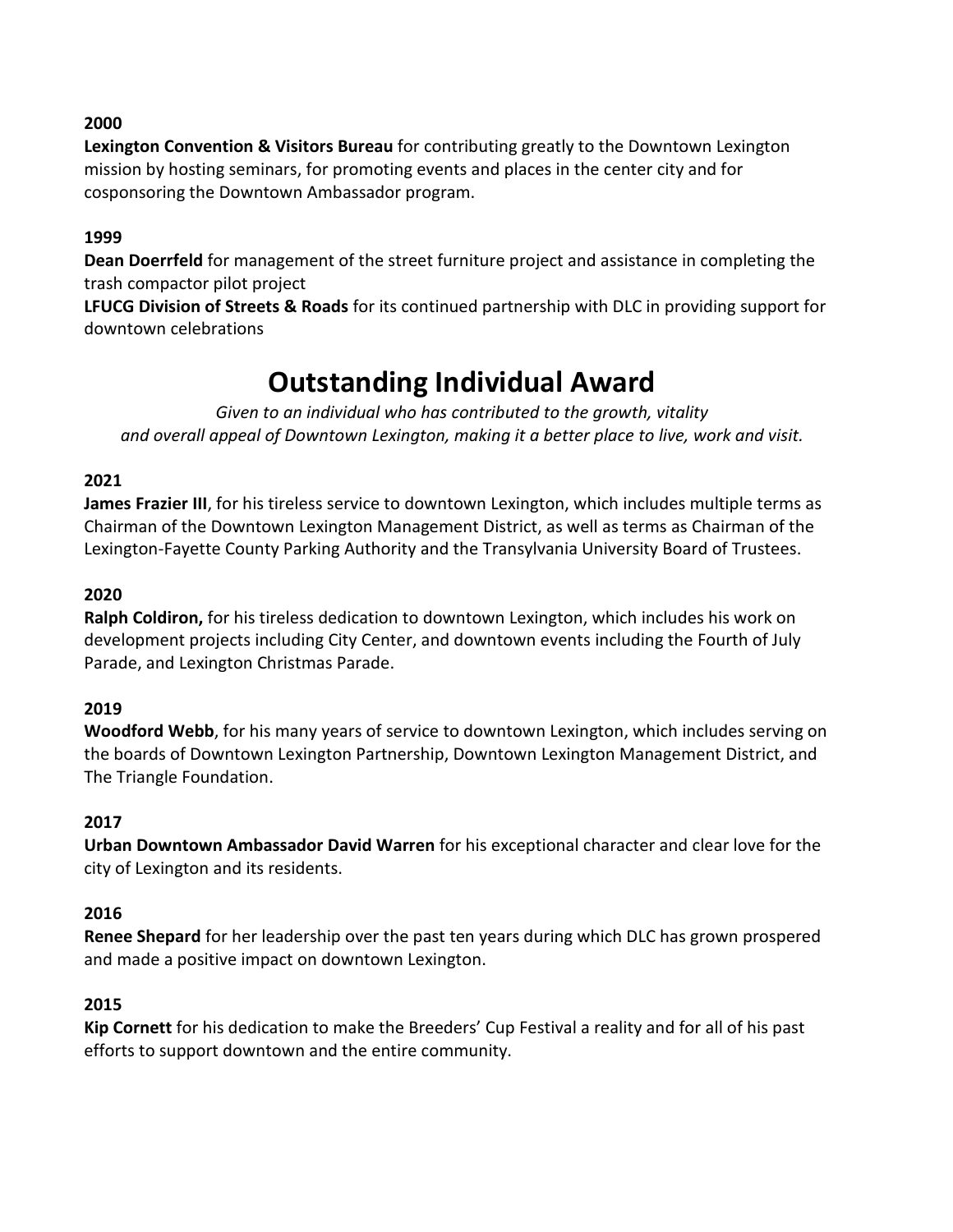**Jim Clark** for his commitment and passion for the Arts and for raising the level of awareness and appreciation for the Arts in Lexington for over a decade.

# **2013**

**Don Webb** for his decades of service and commitment to improving downtown Lexington and for his vision and leadership 25 years ago in helping found the DLC.

# **2012**

**Steve Grossman** for his tireless efforts and support of the nonprofit community in Lexington

# **2011**

**Dr. Lee T. Todd Jr,** for his commitment to Downtown Lexington, the Bluegrass region, and the Commonwealth of Kentucky throughout his career as an educator, entrepreneur and President of the University of Kentucky. His dedication to the Town and Gown Commission, the Downtown Design Center, the partnership between UK Athletics and the Lexington Convention Center/Rupp Arena and this tireless focus on further strengthening UK's role as an economic engine for Lexington will be recognized and appreciated for years to come.

# **2010**

**PG Peeples,** for his leadership to promote, stabilize and revitalize the neighborhoods around Downtown for a period of over 30 years. This is due to his work not only with the Urban League, but also via the Fayette County Local Development Corporation, which provides clean, affordable housing near Downtown Lexington.

## **2009**

**Luther Deaton** for decades of service and dedication to Downtown Lexington and the entire Bluegrass and Eastern Kentucky Regions and his many efforts to keep the focus on working together to improve our quality of life for the betterment of our community for generations to come.

## **2008**

**Harold Tate** for his unwavering commitment to promote development, land uses and activities that make downtown Lexington the lively, thriving, stimulating and diverse economic, cultural and residential heart of Central Kentucky.

## **2007**

**Ed Houlihan** for his contributions to downtown through his work at the Lexington History Museum, Lexington Sister Cities Commission, the Chamber of Commerce and numerous other organizations over the years.

## **2006**

**Lucille Little** (posthumously) – for her generous endowments to help fund the Opera House renovation and numerous other downtown projects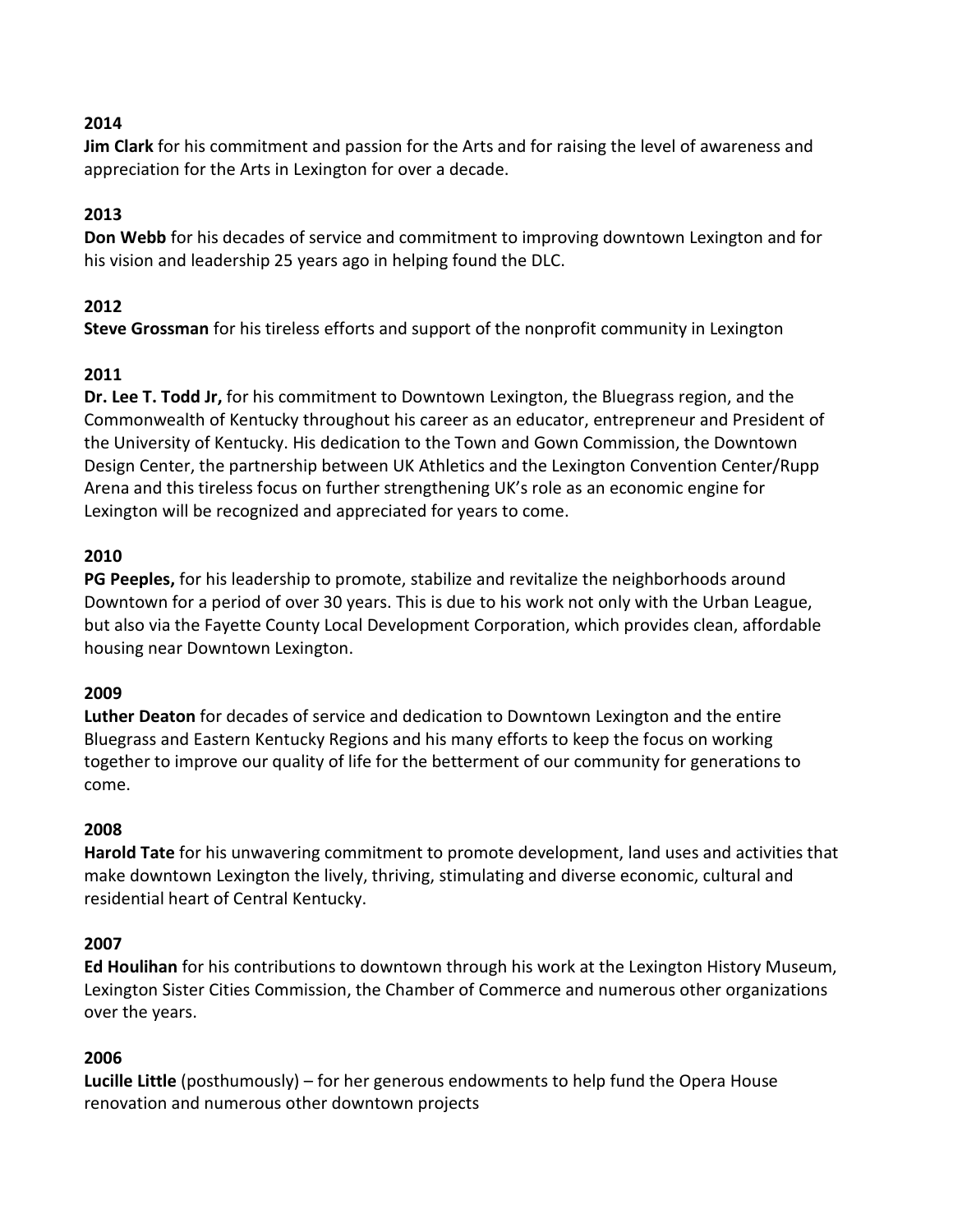**Bill Lear** for his execution of a vision for a walkable, sustainable and attractive place to live, work and play in Downtown.

## **2004**

**David Lord**, for always being supportive of every innovation, every event and every effort in the downtown area.

#### **2003**

**Farzin Sadr**

#### **2002**

**Sam Barnes**

## **2001**

**Father Dan Noll** for his leadership role in the downtown Roman Catholic parishes and for his commitment to living and working downtown, reflecting the type of individual who really makes a downtown vibrant

## **2000**

**Gary Means** for his enthusiasm, talent and ability to work for the greater good in achieving innovative measures such as the universal parking validation program, free parking for Thursday Night Live and more

## **1999**

**Mary Ellen Slone** for her leadership as a downtown player in purchasing the third floor of the Triangle Center

## **1998**

**Frank Mauro** for his enthusiasm, talent and work in support of Downtown Lexington

## **1996**

**Krissy Fraser** for efforts to rebuild a business destroyed by fire, support for TNL, and sidewalk tables and mobile cart

## **1995**

**Joe Rosenberg** for instrumental work to recover and reuse a number of historic structures in Downtown Lexington

## **1994**

**Alex G. Campbell, Jr.** for contributing to the growth, vitality and overall appeal of Downtown Lexington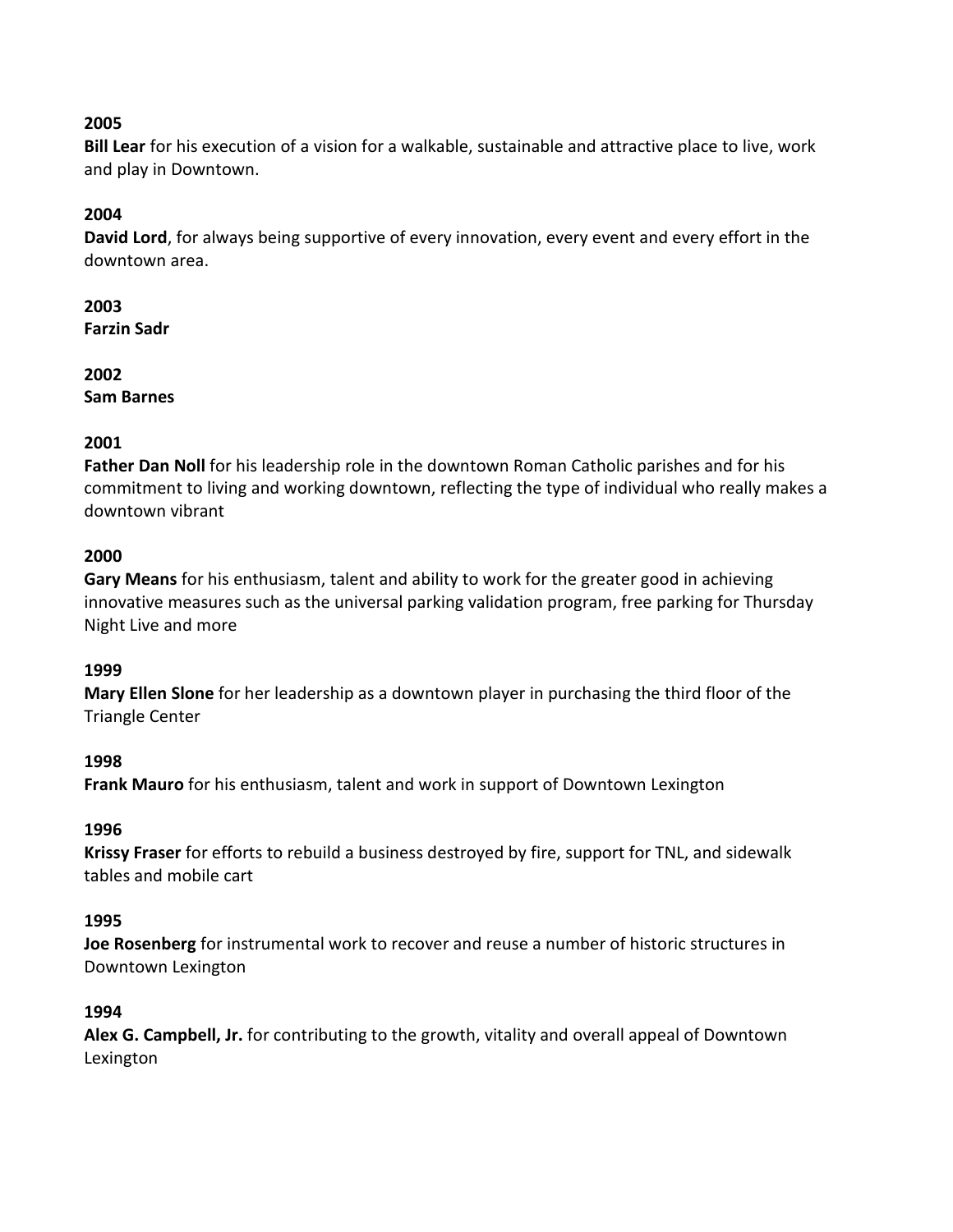# **Smiley Pete Award**

*Given to the organization, business or individual that has a great impact on how people feel about Downtown, named in honor of that longtime canine resident of Main and Lime, and created by the Downtown Lexington Corporation as the ultimate in compliments for one who helps everyone enjoy being downtown.*

## **2021**

**A Cup of Common Wealth** for being a community resource on the East End of downtown, with a commitment to giving back, especially during COVID-19, and always being friendly ambassadors of the downtown experience

# **2020**

**Retired Lexington Police Officer Howard Florence,** for his years of service to the Lexington Police Department, during which he patrolled the Downtown Entertainment District, provided assistance to countless events and programs, and was a friendly face as part of the Bike Unit.

## **2019**

**Beverly Fortune,** for her contributions to Downtown Lexington as an Advisory Board member of the Downtown Lexington Management District, which include enhanced lighting projects, sidewalk beautification, and art installations.

## **2017**

**Liza Betz and Failte Irish Import Shop** for enduring two different street closures and her fantastic attitude and friendliness to all she meets while being a true advocate for downtown Lexington.

## **2016**

**Lexington Downtown Development Authority, City of Lexington Division of Parks & Recreation and Blue Grass Community Foundation** for efforts in SplashJAM for revitalizing Northeastern Park by providing a free, clean and safe place to play in water in Lexington's East End.

## **2015**

**Danny Raley of the Lexington Livery Co.** for being an ambassador for downtown Lexington for over 30 years.

## **2014**

**PRHBTN** for repurposing downtown surfaces with colorful and thought provoking murals throughout downtown Lexington, specifically Kobra's Lincoln mural.

## **2013**

**The Lexington Convention and Visitor's Bureau's Beyond Grits: Restaurant Week** for driving business to many of our downtown restaurants and raising awareness about all that downtown Lexington has to offer.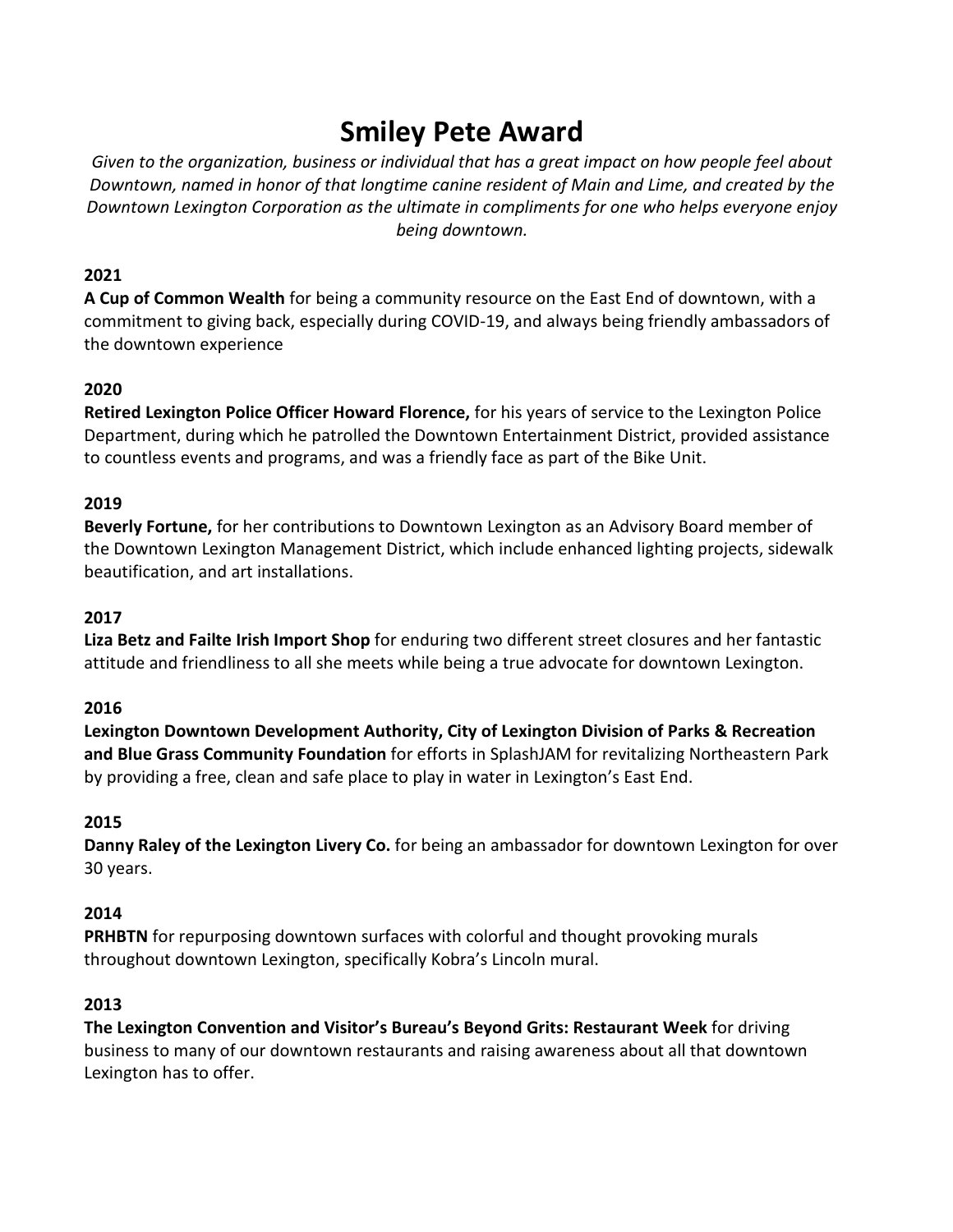**Unified Trust Company Ice Rink** for invigorating the heart of our city during the holidays and encouraging over 65,000 visitors to this long awaited winter attraction.

# **2011**

**Jeff Dabbelt and the Lexington Farmers Market** for keeping this treasured staple in Downtown Lexington and encouraging space where locals and visitors can socialize, enjoy creative cuisine, and take home a piece of what makes our community unique. By holding the weekly Saturday market year-round, and the Tuesday/Thursday market from April-November, shoppers have the opportunity to purchase locally sourced items in a fun, charming atmosphere.

# **2010**

**The COLT Trolley** for contributing to Downtown Lexington by making it a cleaner and safer place, as well as providing the means for more people to see downtown in a new and convenient manner. **Horsemania 2010** for bringing thousands of people to Downtown Lexington and being a testament to the importance of public art.

# **2009**

**Debbie Long** for a passionate and innovative restaurateur who has been an unwavering advocate for Downtown Lexington over the last 28 years. And of course, for her love of dogs!

#### **2008**

**DogTown** for making it their mission to ensure that everyone Downtown has a good time, both 2 legged and 4-legged.

**LEXPARK Outriders (the chariot guys)** for ensuring that everyone can now find a parking spot when they need it.

## **2007**

**Yellow Bikes** for taking a risk and introducing these alternative modes of transportation with much fanfare in 2007. Yellow Bikes have served to make a true statement about the health and vitality of our community and to give Downtown Lexington a more international and caring flair.

#### **2006**

**Isabel Yates** for tirelessly working to improve and promote Downtown to all the citizens of our community.

## **2005**

**Gallery Hop** for bringing one of the most exciting and fun happenings to downtown Lexington

## **2004**

**Alfalfa** for moving to the Central Business District and providing a great Main Street presence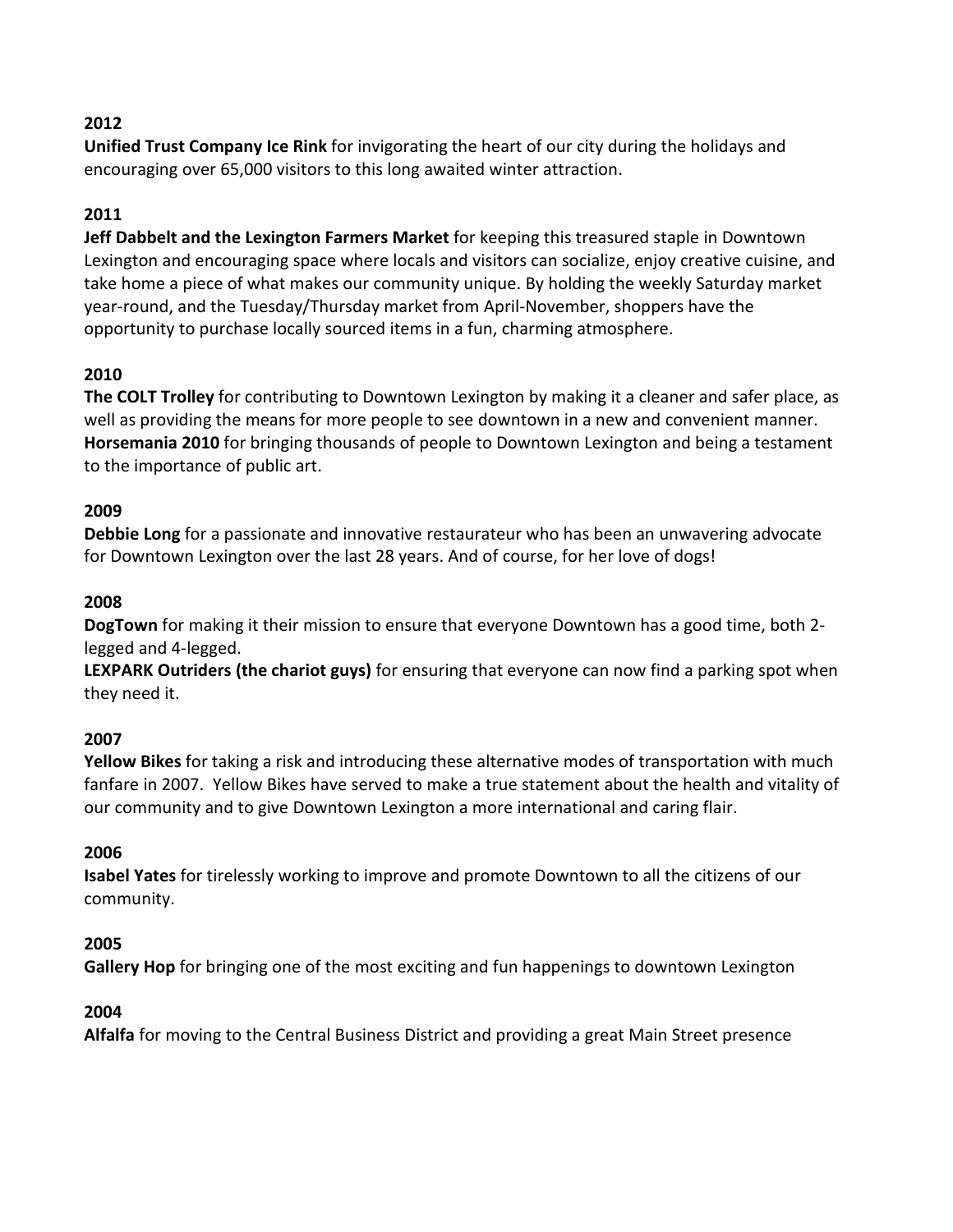**Fred Mills** for his dedication and loyalty to the Kentucky Theatre, his willingness to work with the community and his ingenuity in selecting a repertoire of films and live performances that complement one another help make entertainment at the Kentucky Theatre what it should be

#### **2002**

**Officer Paul Schmuck** for his wonderful interaction with people and for bring such a positive liaison between the police department and the downtown community

#### **2001**

**Jim Sawyer** for his wonderful attitude and friendliness and for being a true stalwart both in his business and for downtown

#### **2000**

**Pat Gerhard** for giving so unselfishly of time and talent and spreading enthusiasm and the feel good attitude of Downtown

#### **1999**

**Kevin Weaver** for being the driving force behind Touchdown Downtown

#### **1998**

**Lexington Children's Theatre** for moving the imagination and dedication of its theatre troupe to a new Downtown Lexington headquarters

#### **1997**

**Lexington Parks and Recreation** for dedication and commitment, generous interest, and support for many hours of hard work

#### **1996**

**Farmer's Market** for making Tuesdays, Thursdays and Saturdays truly Downtown Days

#### **1995**

**Hutchinson's Drugs - Gloria and John Hutchinson** for truly making Downtown a unique experience

#### **1994**

**Harry Miller** for an individual who makes others enjoy being Downtown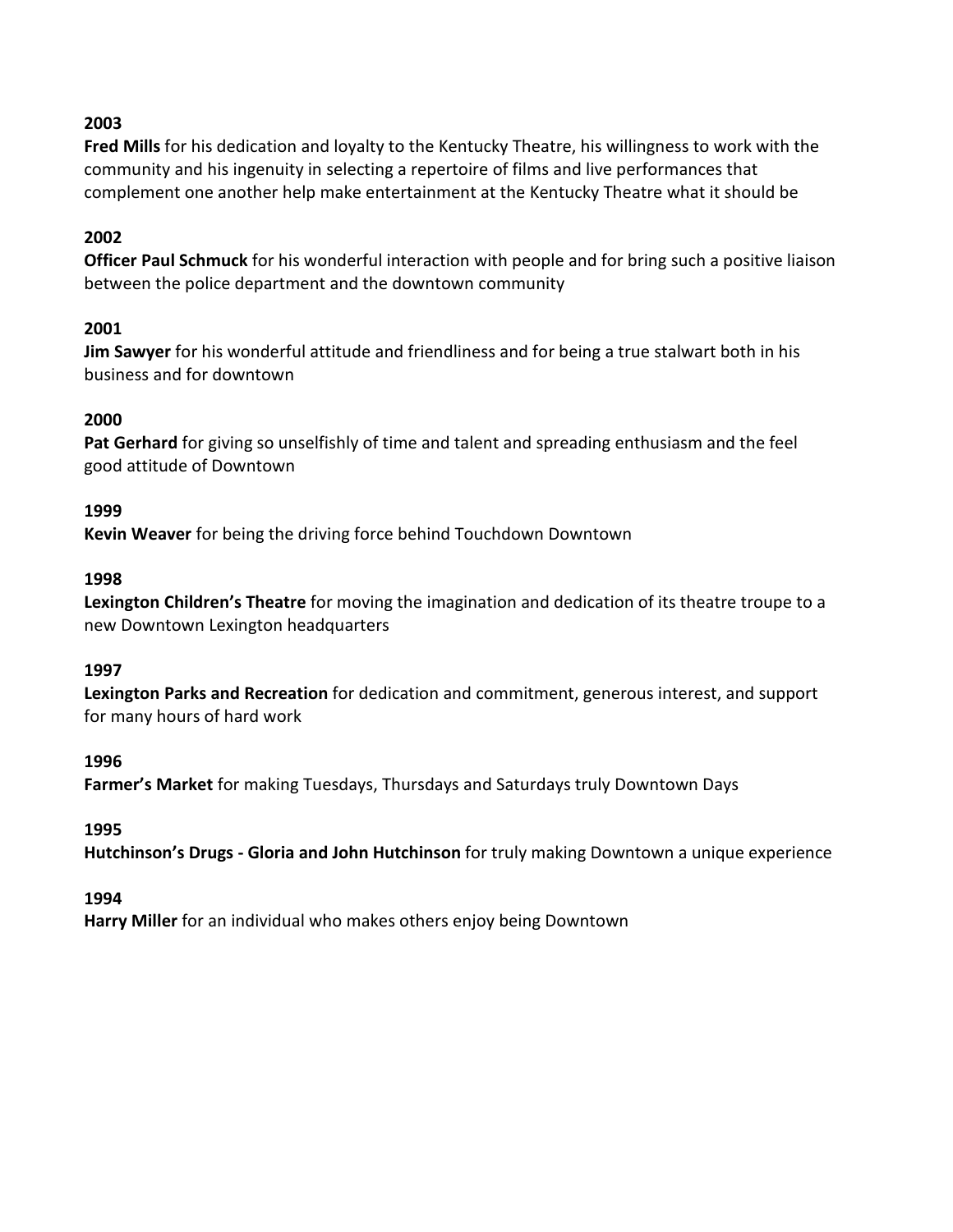# **Special Awards**

# **2019**

**Distinguished Service Award:** Given to individual whose work over an extended period of time has strengthened the mission, service, and impact of Downtown Lexington Partnership in our community.

**Kyle Frizzell,** for his five years of service to DLP, during which he produced events including Bike Lexington, Lexington's Patriotic Concert & Fireworks, and Lexington's Tree Lighting Festival, which brought thousands of guests to Downtown Lexington to create special memories and contribute to the local economy.

**Kathryn Campbell** for her 11 years of service to DLP, during which she served as Vice President, Business Development & Interim President, and participated in the consolidation of Downtown Lexington Corporation and Lexington Downtown Development Authority into the Downtown Lexington Partnership.

#### **Community Contribution Award**

The Awards Committee created a special award to be given in 2005 to recognize a wonderful contribution to the Downtown Community.

## **2005**

Firestation No. 5 at the corner of Woodland and Maxwell Streets as it celebrates its 100<sup>th</sup> year of service to Lexington.

## **Lifetime Member Awards**

The Downtown Lexington Corporation reserves for very special contributors a designation as a Lifetime Member.

## **2007**

**Rose Lucas** in recognition of special contributions to the Downtown Lexington Corporation and to Downtown.

**Donald and Dudley Webb** in recognition of special contributions to the Downtown Lexington Corporation and Downtown Lexington.

#### **Special Recognition Award**

**The Reverend Robert L. Sessum, Immediate Past President** for his exemplary leadership and willingness to serve for three years as President of the Board of Directors.